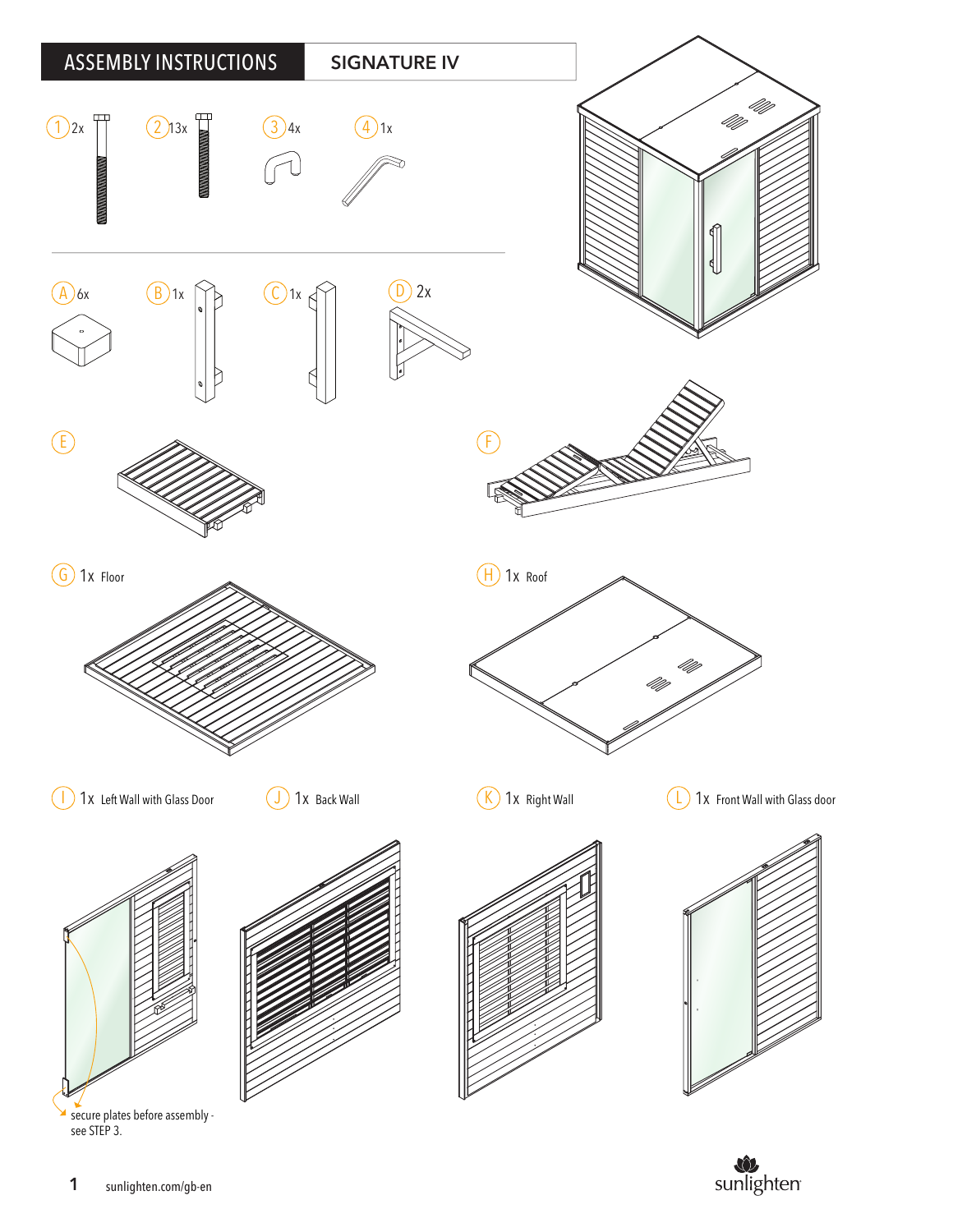## PRE-STEPS

Unpack each wall segment from the shipping material. Stage each wall segment in the room you will be assembling the unit.



230V, 2300 watts. Dedicated NS-17 outlet required.\* 3m cord exits from bottom left of back panel.

See USER MANUAL or spec sheet for additional specs.

\* *Failure to do so will void your sauna's warranty and customer will assume liability for any electrical damages to the sauna itself or the residence/ business in which the sauna is installed.*

### STEP 1

wrench and bolts (2) to the underside of floor (E). 1.1 Attach the feet pegs  $\overline{A}$  with supplied Allen

1.2 Cut the zip ties holding the floor grate. The fabric will adhere to the Velcro on the underside of the grate.

TIP: One side of the fabric adheres better

NOTE: Make sure the floor panel is on a surface that is perfectly level and relatively smooth.



#### STEP 2

Place the front wall  $(L)$  on the front of the floor panel  $(G)$ . Be sure you have two people assisting with this step. Be careful of the glass door as you install the wall.



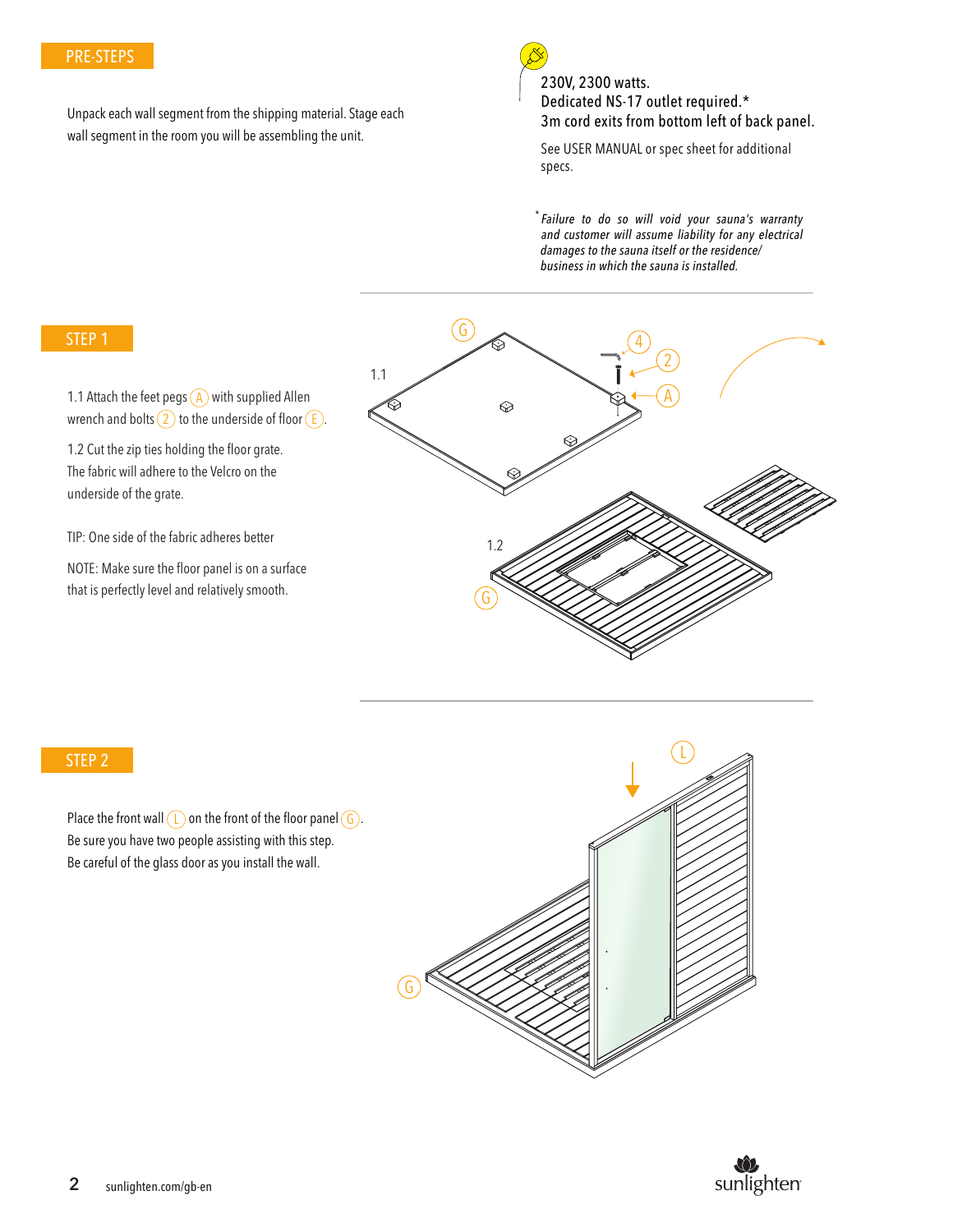$\mathcal{E}$ 

Secure plates to glass door (3.1) of left wall  $(1)$ .

Place left wall  $\left(1\right)$  on the left side of floor panel. This wall panel should sit flush once properly seated. Make sure no gaps are visible in the corner of the two walls as you insert it. It should be inserted flush.

As you insert each wall segment, you will insert the Uclips in the pre-drilled holes in the corner. This will keep the walls sealed together.







# STEP 4

The next wall to insert will be the back wall  $\bigcup$ . This wall will have three pre-drilled holes underneath the heater frames to insert one of the two bench supports  $(D)$ . Using the labeled bolt and Allen wrench, insert the support once the wall has been placed and a U-clip installed in the top corner of the left and back wall.